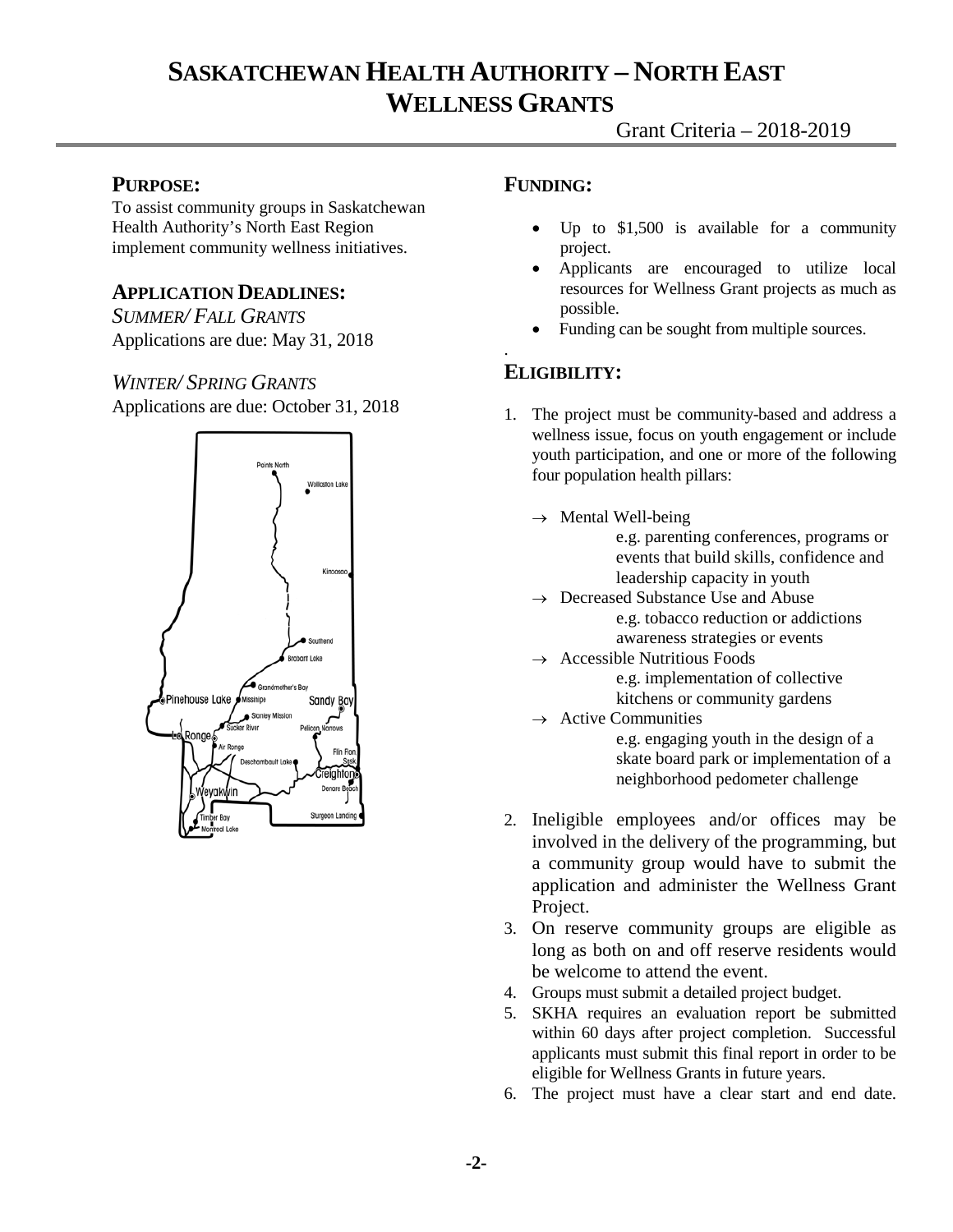### **INELIGIBLE PROJECTS OR EXPENDITURES:**

- The following individuals/groups are not eligible to apply for wellness grants:
	- $\rightarrow$  for profit businesses/organizations
	- $\rightarrow$  SKHA employees
	- $\rightarrow$  Employees of other government offices including provincial and federal.
	- $\rightarrow$  Organizations that receive core funding from **SKHA**

**Note:** Although ineligible to apply for Wellness Grants, all of the above are encouraged to partner and/or support funded projects when appropriate.

- Treatment programming or initiatives are ineligible.
- Projects in which participation is restricted to on or off reserve community members/residents are ineligible.
- Completed projects are ineligible.
- Ongoing projects are ineligible.
- Grant dollars may not be used to pay for salaries or honoraria for project coordinators.
- Other expenses that are ineligible include: capital items such as the purchase of buildings, structures, land, furniture, electronics, as well as door prizes and/or raffle items.

#### **PROCEDURE:**

1. For more information or to submit completed applications please contact or send to:

> Wellness Grants c/o Justin Galloway La Ronge Health Centre Box 6000 La Ronge, Sask. S0J 1L0

Phone: 306-425-4818 Fax No.: 306-425-5513

- 2. The SKHA Community Health Team will review applications on an ongoing basis.
- 3. Deadline for application submission is: SUMMER/ FALL GRANTS Applications are due: May 31, 2017 WINTER/ SPRING GRANTS Applications are due: October 31, 2017
- 4. Approved applicants will submit an evaluation and follow-up report, with pictures if available, upon completion of project. Pictures and excerpts from the evaluation report may be used in the SKHA Newsletter or other promotions or reports. Note: in order for SKHA to use photos or videos associated with the project, a photo release form must be signed (find form attached.)
- 5. Approved applicants will give credit to the Saskatchewan Health Authority in any promotional and educational material produced for the project.
- 6. Funds must be used for the project as outlined in the application; if significant changes to the project are being considered, please notify the SKHA Community Health Team in order to seek approval.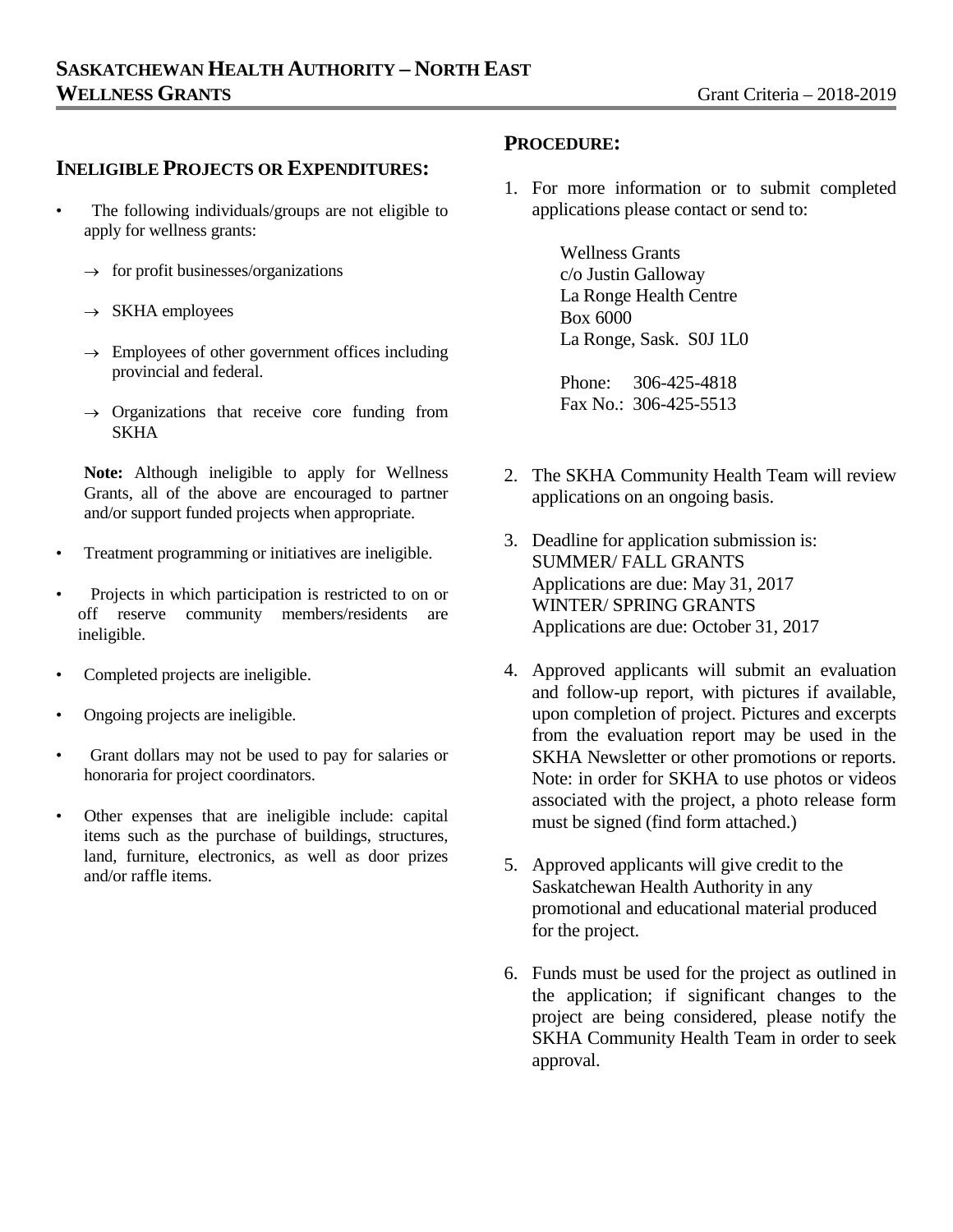# **APPLICATION FORM:** (USE EXTRA PAGES IF NEEDED) **GRANT NO:**

| Project | Name |  |
|---------|------|--|
|---------|------|--|

# O**RGANIZATION APPLYING**

*(If this is a joint application, list in this space the organization which will handle the money for the project. List joint applicant(s) on a separate page.)*

**-3-**

| Contact Person                                                     |      |             |  |  |  |  |
|--------------------------------------------------------------------|------|-------------|--|--|--|--|
| Address<br><u> 1980 - Jan Stein Berlin, amerikansk politiker (</u> | Town | Postal Code |  |  |  |  |
|                                                                    | Fax  |             |  |  |  |  |
| E-mail                                                             |      |             |  |  |  |  |

**What are you going to do? Briefly describe the community wellness project you are planning.**

**Where will this project take place and when will it start and end?**

**Who is this project expected to help?** 

**How does this project engage and/or impact youth?**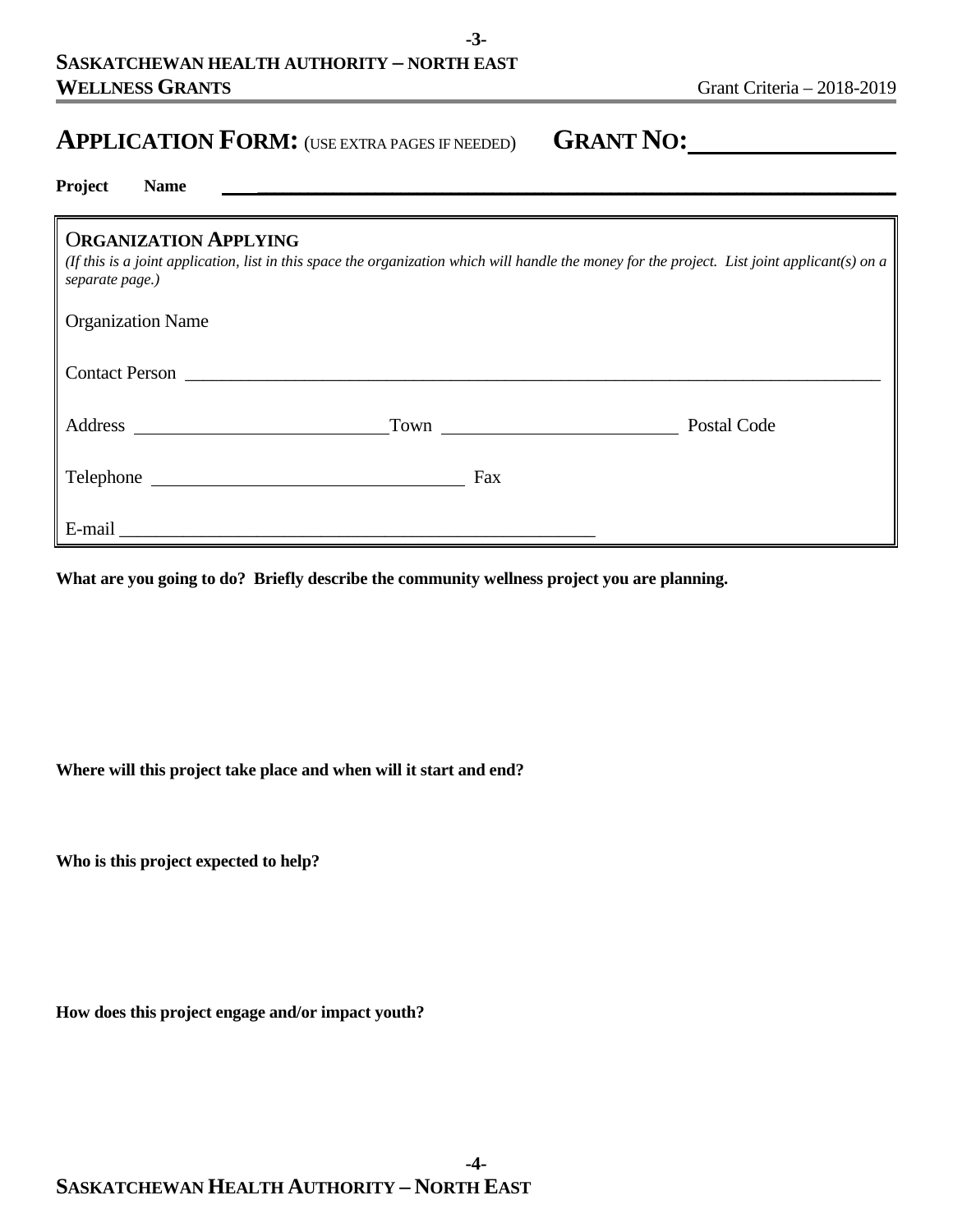**How many people do you think might participate?**

**What is the goal of the project?** 

**What will people learn or how will it affect the people who take part in it?**

**Why is the project important to your community?**

**Are there any other communities or community groups participating in this project? If so, please list them and say how they will be participating.**

**Do local leaders support the proposal? Yes\_\_\_ No \_\_\_**

**Does the local health committee or interagency group support the proposal? Yes\_\_\_ No \_\_\_**

**The Saskatchewan Health Authority requires an evaluation of each project, with pictures if possible, as soon as possible after completion. Please describe how you will evaluate your project and assess how your goals were achieved. How will you know if it is a success or not?**

| For Office Use Only |                        |  |
|---------------------|------------------------|--|
| Grant No.           | Date                   |  |
|                     |                        |  |
| Signature           | <b>Amount Approved</b> |  |

**-5-**

**SASKATCHEWAN HEALTH AUTHORITY – NORTH EAST** WELLNESS GRANTS GRANTS GERANTS GRANTS GERALD AND STRUCK AND STRUCK AND STRUCK AND STRUCK AND STRUCK AND STRUCK AND STRUCK AND STRUCK AND STRUCK AND STRUCK AND STRUCK AND STRUCK AND STRUCK AND STRUCK AND STRUCK AND STRUCK A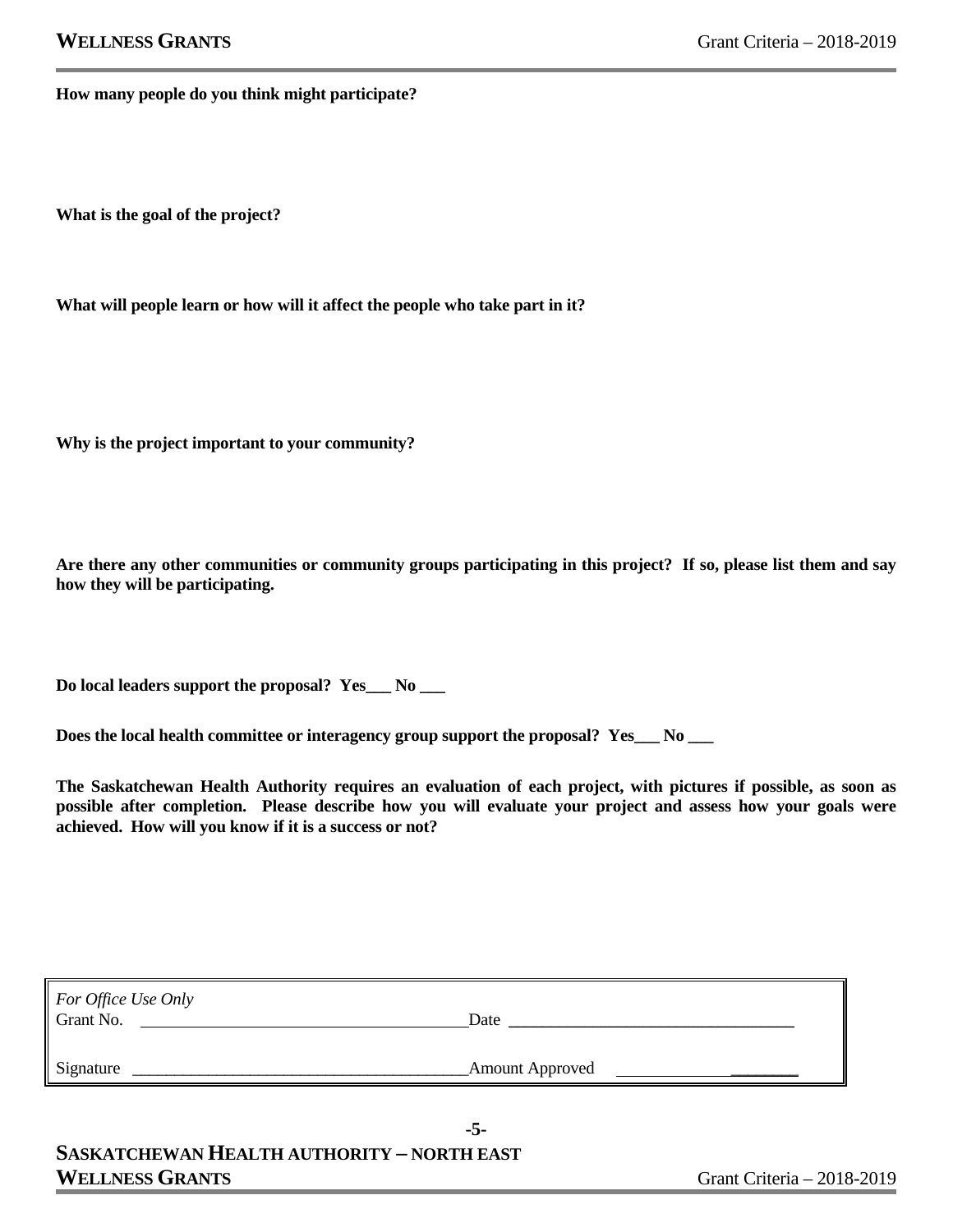# **PROJECT BUDGET - AMOUNT OF FUNDING REQUESTED**

Please provide us with a detailed project budget. Include under revenue self-help any resources, financial or gifts in kind that have been provided by your organization or community. If you need more space, add extra pages with the details of the budget.

| <b>Proposed Budget</b>                           | (fill in the items that are expenses for your project and what you think it will cost) | <b>Actual</b> (To be filled in after project<br>completion and sent in with evaluation<br>report.) |
|--------------------------------------------------|----------------------------------------------------------------------------------------|----------------------------------------------------------------------------------------------------|
| <b>Expenditures</b><br>Rent                      | - example: facilities<br>- eg. equipment                                               |                                                                                                    |
| Resource People - eg. honoraria                  | - eg. travel expenses                                                                  |                                                                                                    |
| Advertising/Publicity<br>Printing/Duplicating    |                                                                                        |                                                                                                    |
| <b>Resource Material</b>                         |                                                                                        |                                                                                                    |
| Other (please specify)                           |                                                                                        |                                                                                                    |
| <b>Total Expenditures</b>                        |                                                                                        |                                                                                                    |
| <b>Revenues</b><br><b>Wellness Grant Request</b> |                                                                                        |                                                                                                    |
| Self-Help                                        | - eg. registration fee<br>- eg. local donations<br>- other                             |                                                                                                    |
| Gifts-in-Kind (please specify)                   |                                                                                        |                                                                                                    |
| Other Revenue (please specify)                   |                                                                                        |                                                                                                    |
| <b>Total Revenues</b>                            |                                                                                        |                                                                                                    |
|                                                  | Note: Expenditures and Revenues should match.                                          |                                                                                                    |

I hereby certify that the information given on this application is true and correct.

Signature: \_\_\_\_\_\_\_\_\_\_\_\_\_\_\_\_\_\_\_\_\_\_\_\_\_\_\_\_\_\_\_\_\_\_ Date: \_\_\_\_\_\_\_\_\_\_\_\_\_\_\_\_\_\_\_\_\_\_\_\_\_\_\_\_\_\_